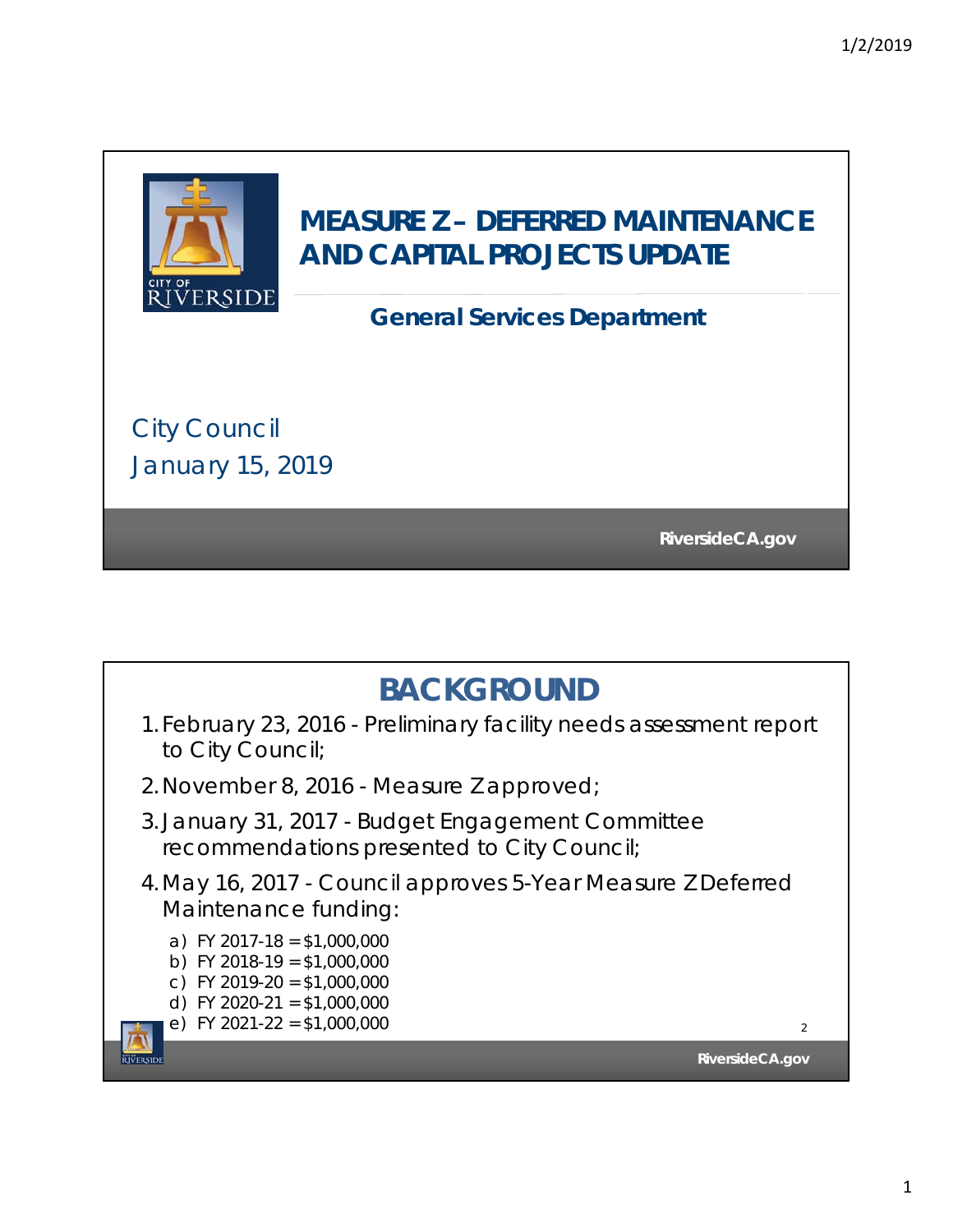

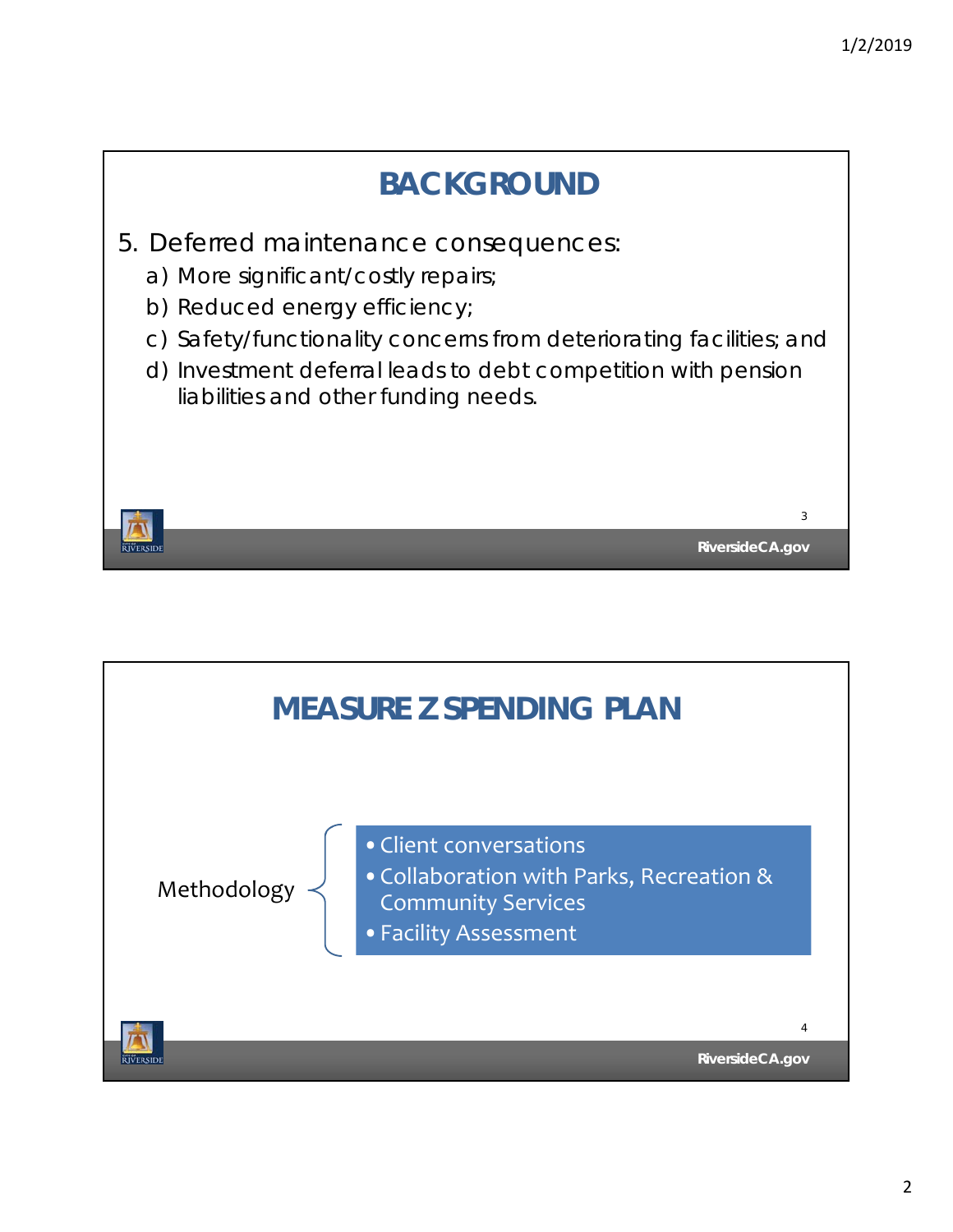

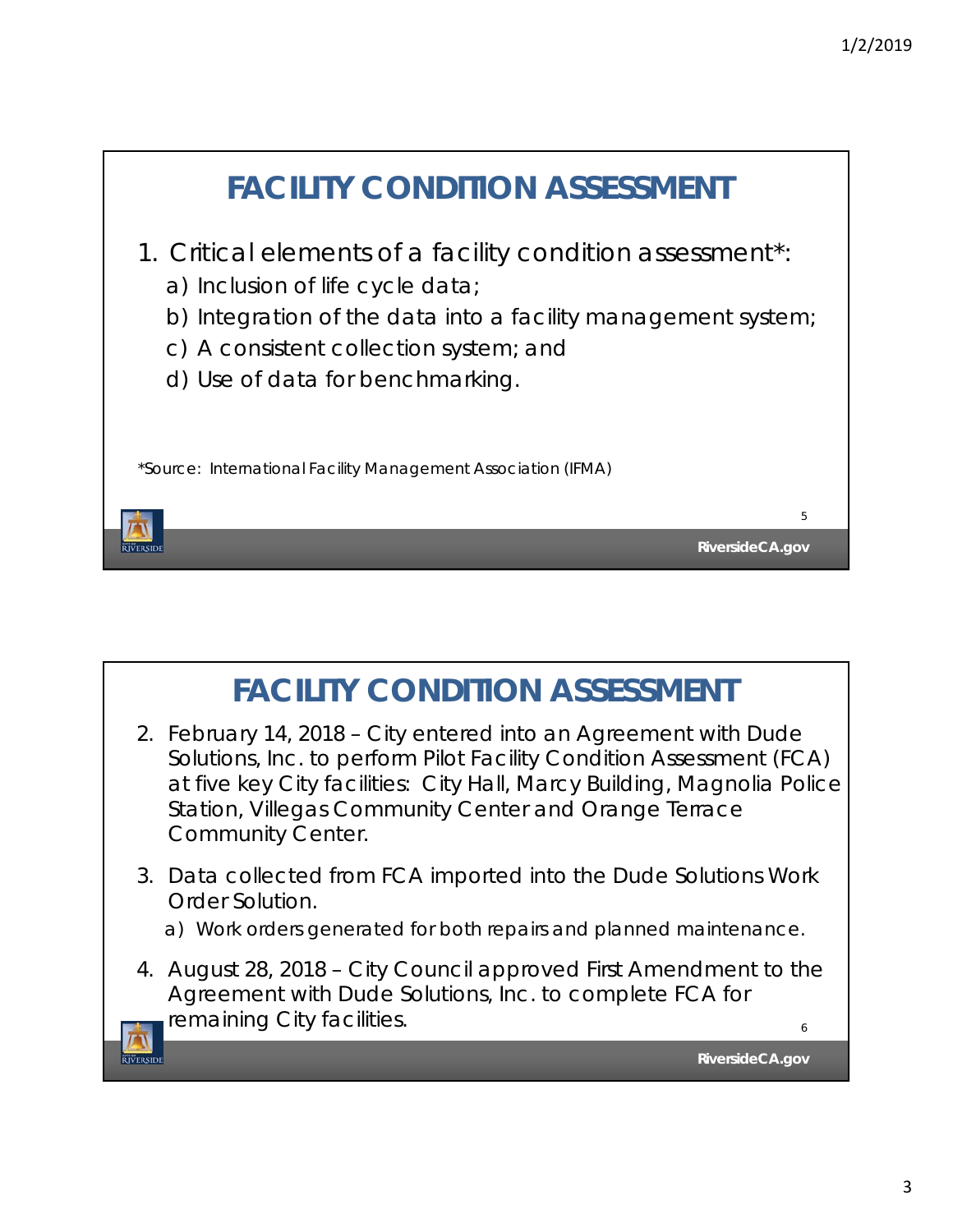| FY 2017-18 MEASURE Z PROJECTS                                          |                |                  |  |
|------------------------------------------------------------------------|----------------|------------------|--|
| <b>Project Name</b>                                                    | Ward(s)        | <b>Measure Z</b> |  |
| Facility Condition Assessment / Work Order System Pilot                | All            | \$49,585         |  |
| Fire Station 8 Roof Replacement                                        | 6              | \$72,840         |  |
| La Sierra Library Roof Replacement                                     | $\overline{7}$ | \$115,432        |  |
| Orange Police Station Roof Repairs                                     | 1              | \$48,000         |  |
| Arlanza Community Center HVAC                                          | 6              | \$21,000         |  |
| Dales Senior Center HVAC                                               | $\mathbf{1}$   | \$40,000         |  |
| City Hall Security - Doors Retrofit/Card Access Devices                | 1              | \$50,000         |  |
| Security Lighting - City Hall Parking and Corporation Yard Parking LED | 1, 4           | \$30,800         |  |
| Pool Filter Replacements - Hunt and Shamel Parks                       | 5, 3           | \$120,000        |  |
| Heritage House Porch Railing Replacement                               | 5              | \$41,350         |  |
| Municipal Auditorium – Building Automation Upgrade                     | $\mathbf{1}$   | \$31,900         |  |
| Contingency/Carryover                                                  |                | \$379,093        |  |
| <b>TOTAL</b>                                                           |                | \$1,000,000      |  |

## **FY 2018-19 MEASURE Z PROJECTS**

| <b>Project Name</b>                                                                                                                                                 | Ward(s)        | <b>Est Measure Z</b> |
|---------------------------------------------------------------------------------------------------------------------------------------------------------------------|----------------|----------------------|
| City Hall Fire Alarm Upgrade                                                                                                                                        | 1              | \$200,000            |
| Asset Inventory (depending upon pilot outcome, complete asset inventory<br>and software system implementation for remaining core city and Parks<br>owned facilities | All            | \$159,470            |
| City Hall Fan/HVAC Replacement                                                                                                                                      | 1              | \$120,000            |
| Parking Lot Rehabilitations (City Hall, La Sierra Library and partial<br>Corporation Yard)                                                                          | 1, 7, 4        | \$180,000            |
| Fire Station Exhaust Fan Replacement (Stations 6, 13 and 14)                                                                                                        | 1, 2           | \$105,000            |
| HVAC Replacement (Cesar Chavez, Magnolia PD, Eastside Library)                                                                                                      | 2, 6           | \$255,000            |
| Fire Urban Search and Rescue Warehouse Roof Replacement                                                                                                             | $\overline{4}$ | \$96,815             |
| Contingency for unanticipated repairs or unforeseen conditions to planned<br>projects                                                                               |                | \$162,808            |
| <b>TOTAL</b>                                                                                                                                                        |                | \$1,279,093          |
|                                                                                                                                                                     |                | 8                    |
| <b><i><u>ÜVERSIDE</u></i></b>                                                                                                                                       |                | RiversideCA.gov      |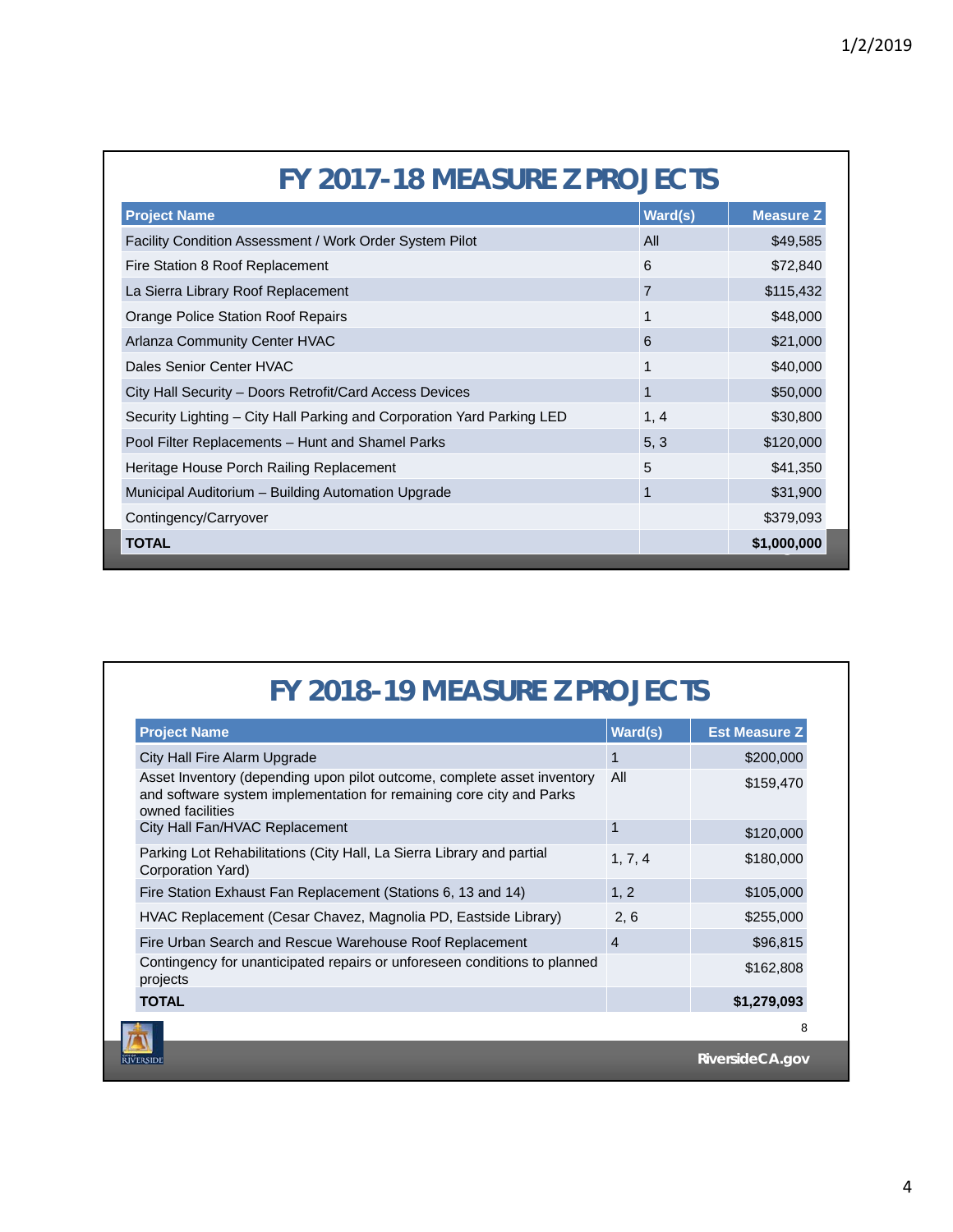

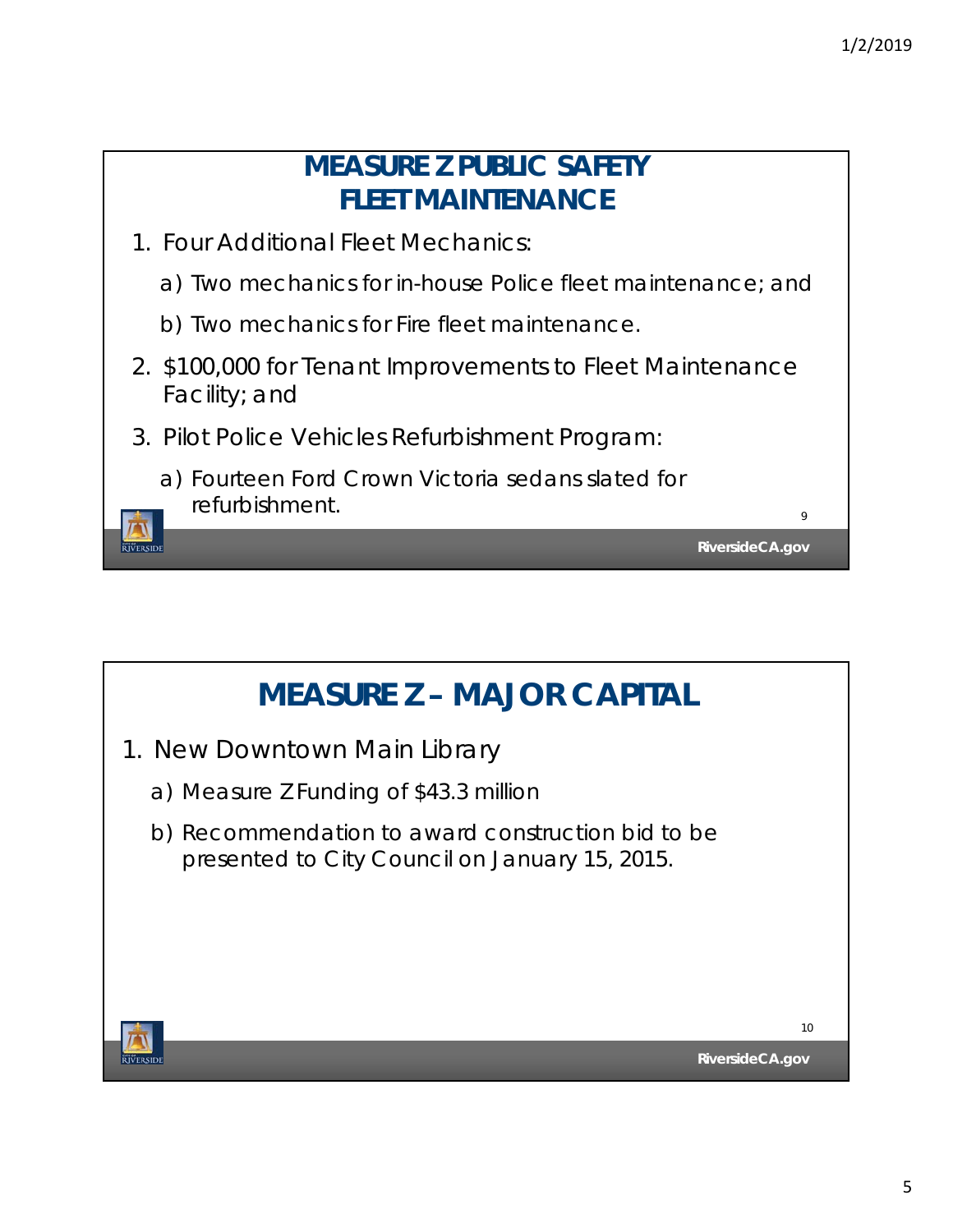